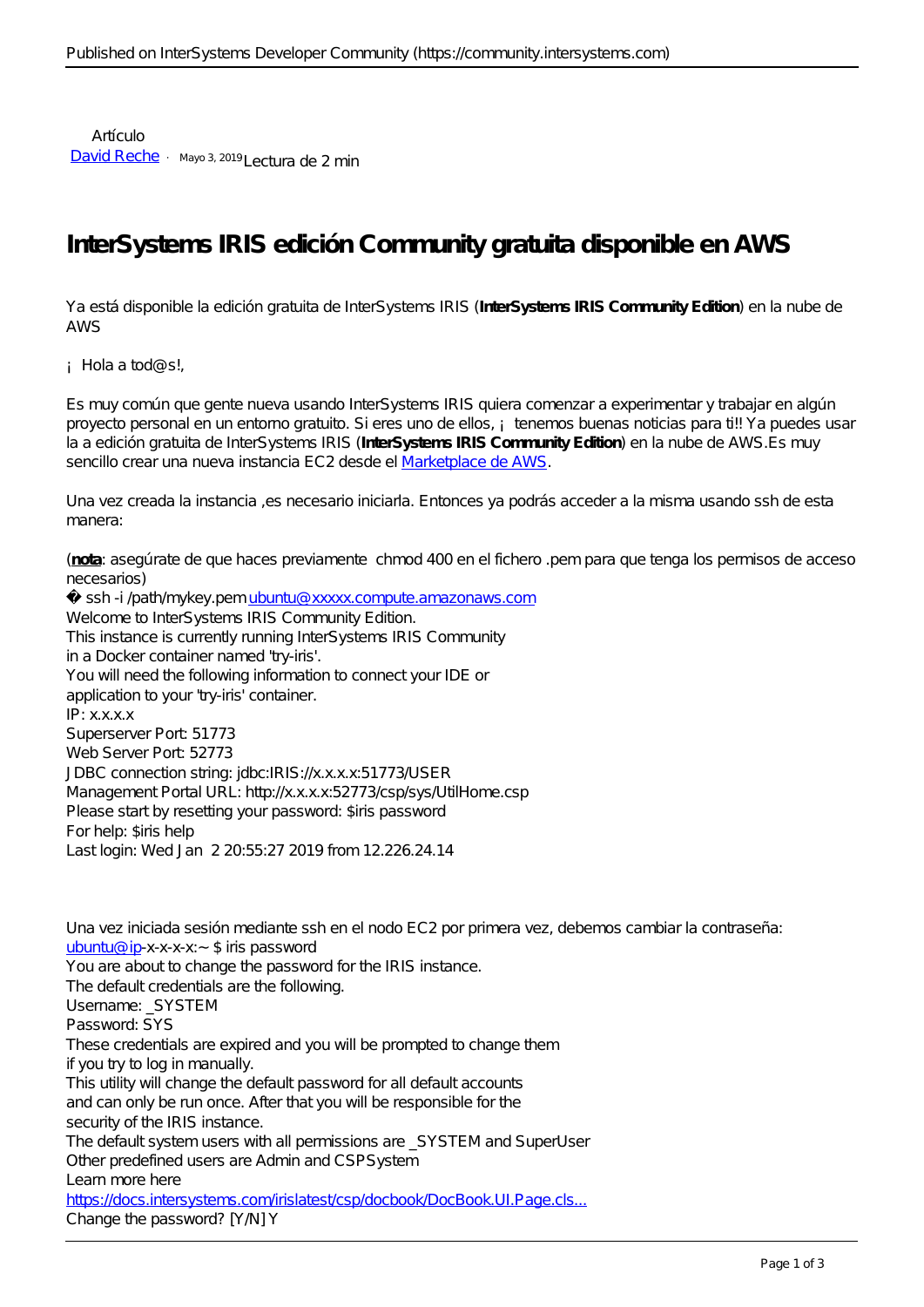New Password: Confirm Password: Password successfully reset. Learn more with a QuickStart: <https://learning.intersystems.com/course/view.php?id=1055> Enter the IRIS container at a bash shell: \$sudo docker exec -it try-iris bash For more options type:

\$iris help

A partir de ahí, ya podemos comenzar a trabajar con la instancia de Intersystems IRIS.

La edición Community tiene incluida una licencia válida por un año, que permite hacer lo siguiente:

## Current license key information for this system:

| <b>License Capacity</b>  | InterSystems IRIS Community license                                                                                                                                                                                                                                                                                                                                                                                                                                                                    |
|--------------------------|--------------------------------------------------------------------------------------------------------------------------------------------------------------------------------------------------------------------------------------------------------------------------------------------------------------------------------------------------------------------------------------------------------------------------------------------------------------------------------------------------------|
| <b>Customer Name</b>     | InterSystems IRIS Community                                                                                                                                                                                                                                                                                                                                                                                                                                                                            |
| <b>Order Number</b>      | 0                                                                                                                                                                                                                                                                                                                                                                                                                                                                                                      |
| <b>Expiration Date</b>   | 12/1/2019                                                                                                                                                                                                                                                                                                                                                                                                                                                                                              |
| <b>Authorization Key</b> | 81166000005000005000080000864E013711621A4F13003<br>Product=Server<br>License Type=Concurrent User<br>Server=Single<br>Platform=IRIS Community<br>License Units=5<br>Licensed Cores=8<br>Authorized Cores=8<br>Extended Features=1A4F1300<br>- Interoperability<br>- BI User<br>- BI Development<br>- Analytics Run<br>- Analytics Analyzer<br>- Analytics Architect<br>- NLP<br>- Analytics VR Execute<br>- Analytics VR Format<br>- Analytics VR Data Define<br>- InterSystems IRIS<br>Non-Production |
| <b>Machine ID</b>        |                                                                                                                                                                                                                                                                                                                                                                                                                                                                                                        |